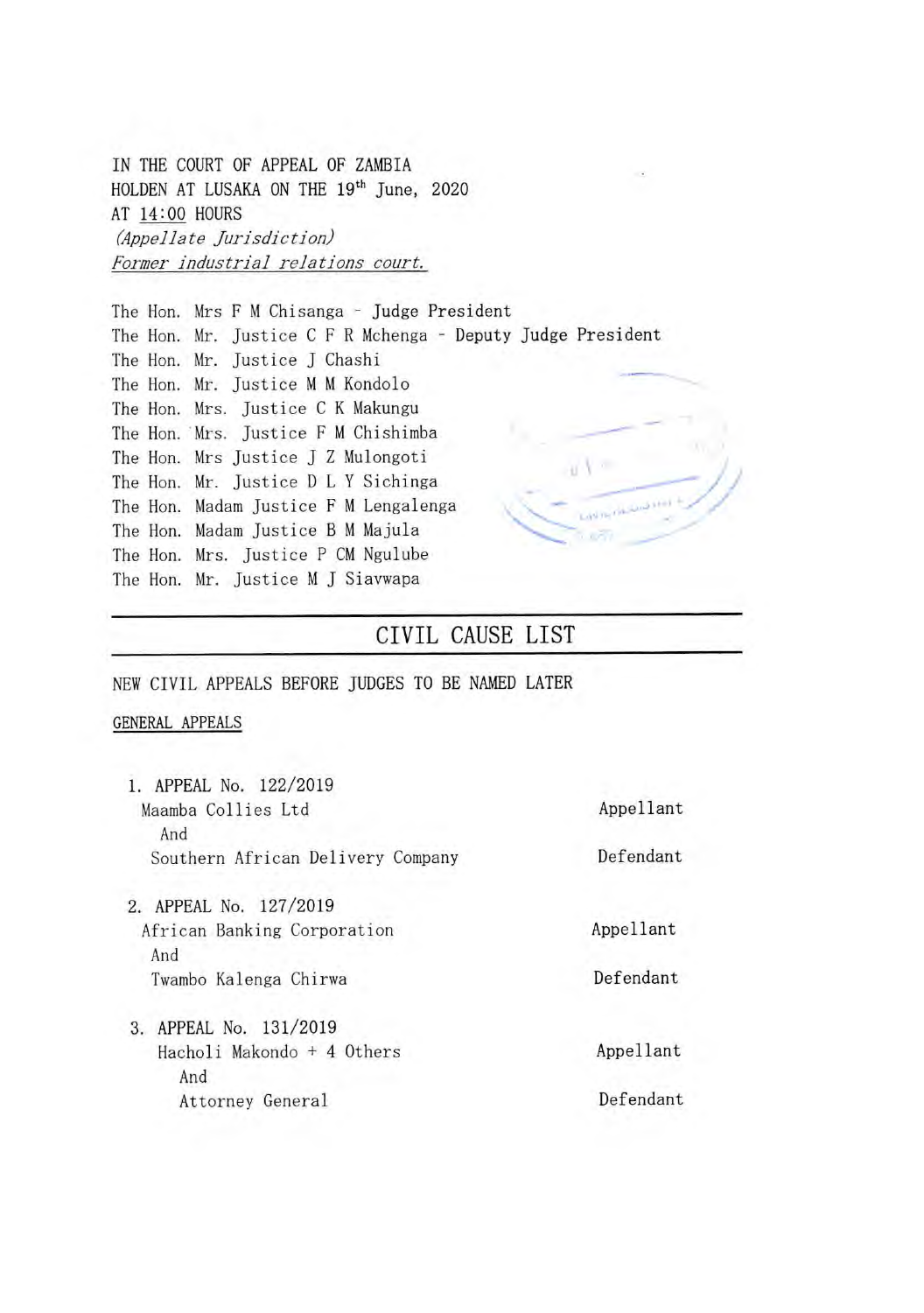### Interlocutory Appeals

| 4.                   | APPEAL No. 94/2019                    |              |
|----------------------|---------------------------------------|--------------|
| And<br>Mwila Mumbi J | John Mukoma Kasanga + 3 Others        | Appellant    |
|                      |                                       |              |
|                      | Development Bank of Zambia + 3 Others | Defendant    |
|                      |                                       | 3rd Defendan |

5. APPEAL No. 113/2019

Monster Energy **Appellant** 

And

NBA Properties Inc **Defendant** 

rt d

6. APPEAL No. 115/2019

Belinda Lumbala Susan Mulenga **Appellant** And

Chabala Kasese Defendant